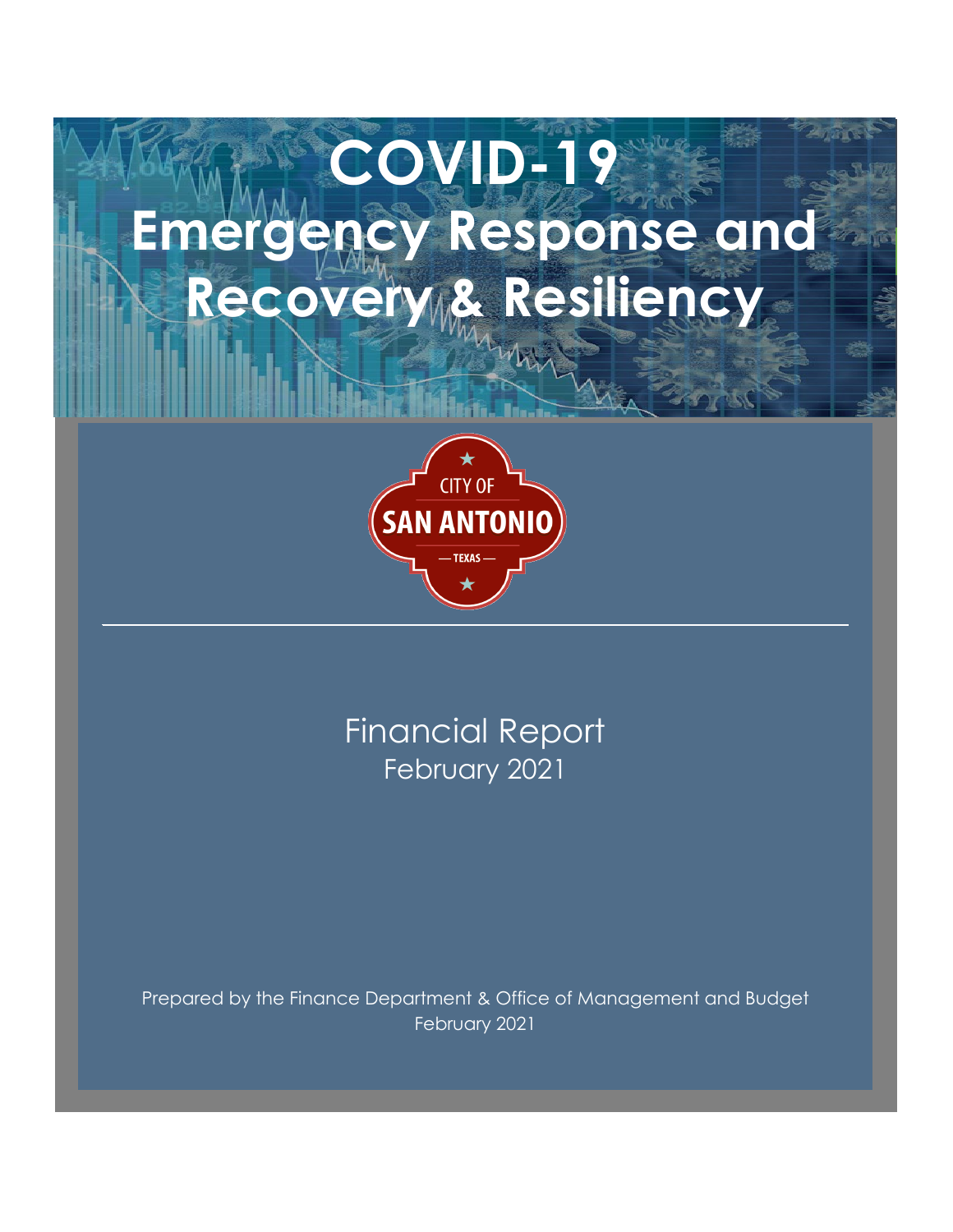# COVID-19 Recovery & Resiliency Plan

## **February 2021 Financial Report**

# TABLE OF CONTENTS

| Title                             | Page           |
|-----------------------------------|----------------|
|                                   |                |
| Summary of Revenues & Expenses    |                |
| <b>Emergency Response</b>         | $\overline{2}$ |
| <b>Health Implementation Plan</b> | 3              |
| Recovery & Resiliency Plan        | 4              |
| <b>Other Programs</b>             | $\overline{5}$ |
| <b>Variance Explanations</b>      | 6              |

All financial data is from the City's financial management system. This is an unaudited financial report.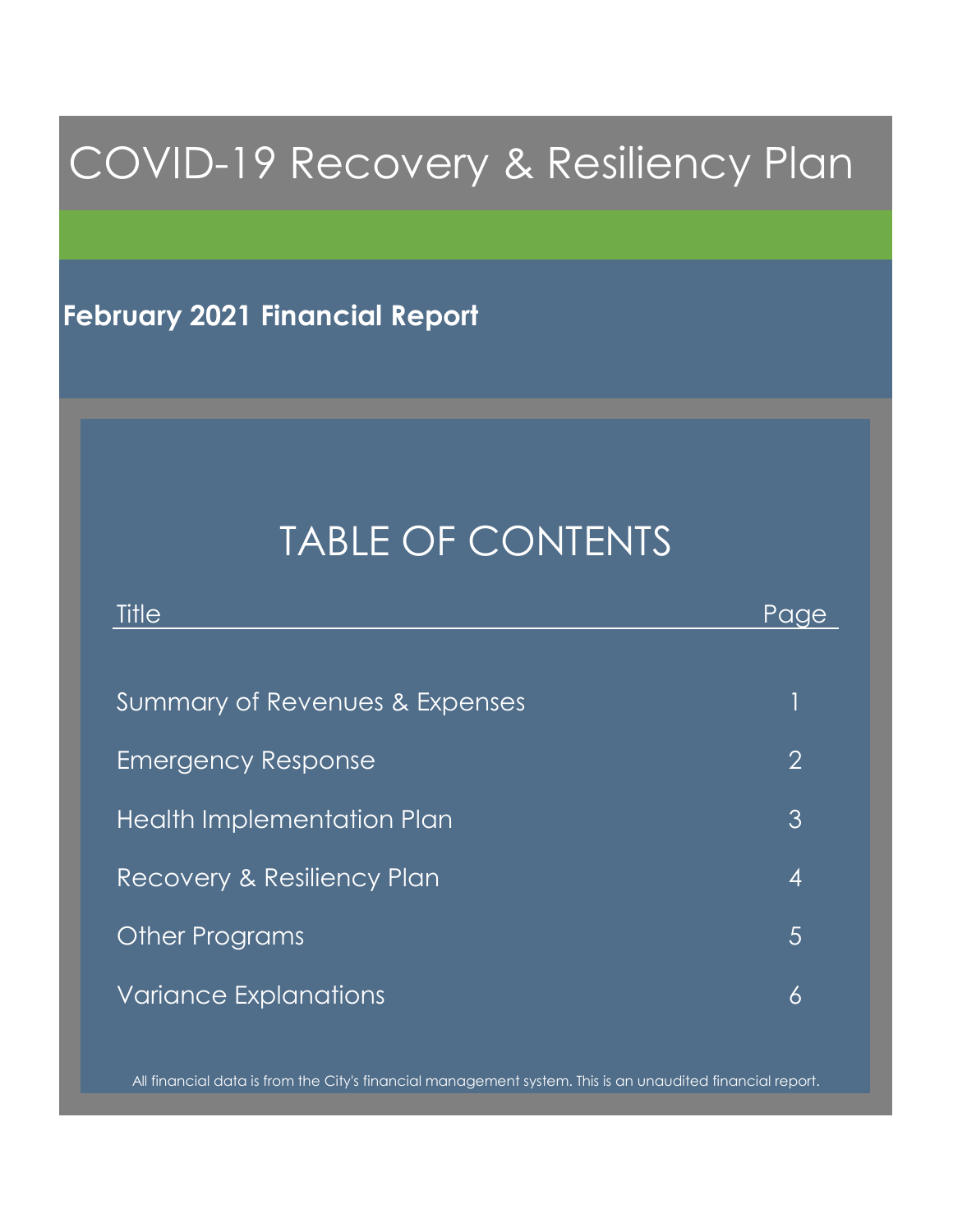|                         |                                          | <b>Revised Budget</b>  | <b>Plan thru February</b> |                     | <b>Actuals thru</b><br><b>February</b> | <b>Variance</b>      | $\%$<br><b>Spent</b> |
|-------------------------|------------------------------------------|------------------------|---------------------------|---------------------|----------------------------------------|----------------------|----------------------|
|                         |                                          |                        |                           |                     |                                        |                      |                      |
|                         |                                          |                        |                           |                     |                                        |                      |                      |
|                         | <b>EXPENSES BY FUNDING SOURCE</b>        |                        |                           |                     |                                        |                      |                      |
|                         | <b>Coronavirus Relief Fund</b>           | \$<br>270,713,278 \$   | 270,713,278 \$            |                     | 270,713,278 \$                         |                      | 100.0%               |
| $\mathbf{1}$            | <b>General Fund</b>                      | 154,875,820            | 44,226,368                |                     | 36,846,689                             | (7, 379, 679)        | 23.8%                |
|                         | <b>TIRZ</b>                              | 4,036,233              | 4,036,233                 |                     | 4,036,233                              |                      | 100.0%               |
|                         | San Antonio Housing Trust                | 6,000,000              | 6,000,000                 |                     | 6,000,000                              |                      | 100.0%               |
|                         | <b>Bexar County Agreement</b>            | 1,500,000              | 11,111                    |                     | 28,573                                 | 17,462               | 0.0%                 |
| $\overline{2}$          | <b>Other Federal Grants</b>              | 211,781,139            | 70,581,767                |                     | 64,757,371                             | (5,824,395)          | 30.6%                |
|                         | Donations                                | 242,283                | 242,283                   |                     | 242,283                                |                      | 100.0%               |
|                         | <b>Total Resources</b>                   | \$<br>649,148,754      | \$<br>395,811,040         | \$                  | 382,624,427                            | \$<br>(13, 186, 613) | 58.9%                |
|                         |                                          |                        |                           |                     |                                        |                      |                      |
|                         | <b>EXPENSES BY PROGRAM</b>               |                        |                           |                     |                                        |                      |                      |
|                         | <b>Emergency Response</b>                |                        |                           |                     |                                        |                      |                      |
|                         | Eligible Payroll, Protective Equipment & |                        |                           |                     |                                        |                      |                      |
|                         | <b>Supplies</b>                          | \$<br>175,459,168 \$   | 175,459,168 \$            |                     | 175,459,168                            |                      | 100.0%               |
|                         |                                          |                        |                           |                     |                                        |                      |                      |
|                         | <b>Health Implementation Plan</b>        |                        |                           |                     |                                        |                      |                      |
| $\overline{\mathbf{3}}$ | <b>Metro Health</b>                      | \$<br>43,244,202 \$    | 21,885,377 \$             |                     | 18,403,877 \$                          | 3,481,500            | 42.6%                |
|                         | Fire                                     | 5,332,360              | 3,094,521                 |                     | 3,038,195                              | 56,327               | 57.0%                |
| 4                       | <b>COVID-19 Vaccinations</b>             | \$<br>26,987,175 \$    | $1,415,445$ \$            |                     |                                        | \$<br>1,415,445      | 0.0%                 |
|                         | <b>Subtotal</b>                          | \$<br>75,563,737 \$    | 26,395,343                | $\ddot{\bm{\zeta}}$ | 21,442,072 \$                          | 4,953,271            | 28.4%                |
|                         | <b>Recovery &amp; Resiliency</b>         |                        |                           |                     |                                        |                      |                      |
| 5                       | Workforce Development                    | \$<br>65,200,644 \$    | 20,069,727                | -\$                 | 17,397,826 \$                          | 2,671,901            | 26.7%                |
| 6                       | Housing Security EHAP Ph 1-4             | 133,602,961            | 77,827,389                |                     | 75,564,721                             | 2,262,667            | 56.6%                |
| $\overline{\mathbf{z}}$ | Housing Security (not including EHAP)    | 35,736,448             | 15,417,337                |                     | 14,485,811                             | 931,525              | 40.5%                |
|                         | <b>Small Business</b>                    | 52,456,283             | 37,620,313                |                     | 37,574,772                             | 45,541               | 71.6%                |
|                         | Digital Inclusion                        | 27,297,546             | 2,578,587                 |                     | 2,769,462                              | (190, 875)           | 10.1%                |
|                         | Subtotal                                 | \$<br>314,293,882 \$   | 153,513,353 \$            |                     | 147,792,593 \$                         | 5,720,760            | 47.0%                |
|                         | <b>Other CARES Programs</b>              |                        |                           |                     |                                        |                      |                      |
|                         | Airport                                  | \$<br>50,575,607 \$    | 13,676,713 \$             |                     | 13,427,925 \$                          | 248,788              | 26.6%                |
|                         | Child Care Services Program              | 19,907,095             | 19,907,095                |                     | 19,787,306                             | 119,789              | 99.4%                |
|                         | <b>Public Safety</b>                     | 5,770,926              | 3,453,403                 |                     | 3,119,926                              | 333,477              | 54.1%                |
| $\pmb{8}$               | Head Start and Early Head Start          | 2,960,475              | 1,122,610                 |                     | 339,665                                | 782,945              | 11.5%                |
|                         | <b>Senior Nutrition</b>                  | 1,323,060              | 697,853                   |                     | 720,655                                | (22, 802)            | 54.5%                |
| $\boldsymbol{9}$        | Health                                   | 2,805,278              | 1,319,939                 |                     | 284,631                                | 1,035,308            | 10.1%                |
|                         | Other                                    | 489,526                | 265,563                   |                     | 250,485                                | 15,078               | 51.2%                |
|                         | Subtotal                                 | \$<br>83,831,967 \$    | 40,443,176 \$             |                     | 37,930,594 \$                          | 2,512,582            | 45.2%                |
|                         | <b>Total Expenditures</b>                | 649,148,754 \$<br>  \$ | 395,811,040 \$            |                     | 382,624,427 \$                         | 13,186,613           | 58.9%                |
|                         |                                          |                        |                           |                     |                                        |                      |                      |

Prepared by Finance and OMB 04/13/2021

# **COVID-19 Emergency & Recovery & Resiliency Plan**

February 2021 Financial Report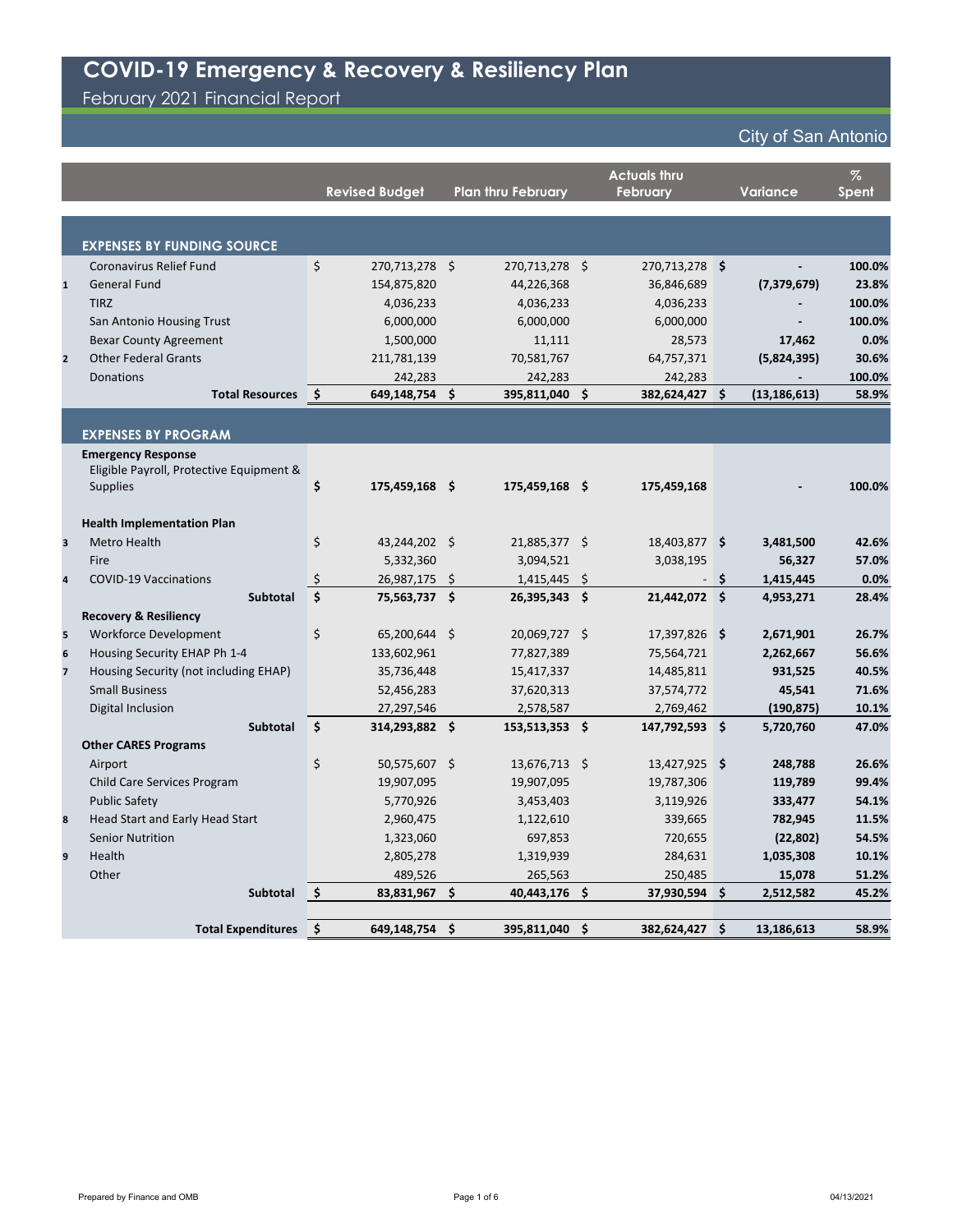February 2021 Financial Report

|                                             |               | <b>Actuals thru</b>       |                 |                 |              |  |  |  |  |  |
|---------------------------------------------|---------------|---------------------------|-----------------|-----------------|--------------|--|--|--|--|--|
| <b>EMERGENCY RESPONSE</b>                   | <b>Budget</b> | <b>Plan thru February</b> | <b>February</b> | <b>Variance</b> | <b>Spent</b> |  |  |  |  |  |
| <b>Eligible Payroll</b>                     |               |                           |                 |                 |              |  |  |  |  |  |
| Fire Payroll                                | 143,403,064   | 143,403,064               | 143,403,064     | $\blacksquare$  | 100.0%       |  |  |  |  |  |
| <b>Health Payroll</b>                       | 3,633,560     | 3,633,560                 | 3,633,560       | $\blacksquare$  | 100.0%       |  |  |  |  |  |
| Police Payroll                              | 2,419,263     | 2,419,263                 | 2,419,263       | $\blacksquare$  | 100.0%       |  |  |  |  |  |
| All Other Departments                       | 12,424,775    | 12,424,775                | 12,424,775      | $\blacksquare$  | 100.0%       |  |  |  |  |  |
| <b>City PPE &amp; Supplies</b>              | 9,830,521     | 9,830,521                 | 9,830,521       | $\blacksquare$  | 100.0%       |  |  |  |  |  |
| <b>EOC Operations &amp; Isolation Units</b> | 2,338,480     | 2,338,480                 | 2,338,480       | $\blacksquare$  | 100.0%       |  |  |  |  |  |
| <b>Solid Waste Excess Tonnage</b>           | 1,409,505     | 1,409,505                 | 1,409,505       | $\blacksquare$  | 100.0%       |  |  |  |  |  |
| <b>Total City Emergency Response</b>        | 175,459,168   | 175,459,168               | 175,459,168     |                 | 100.0%       |  |  |  |  |  |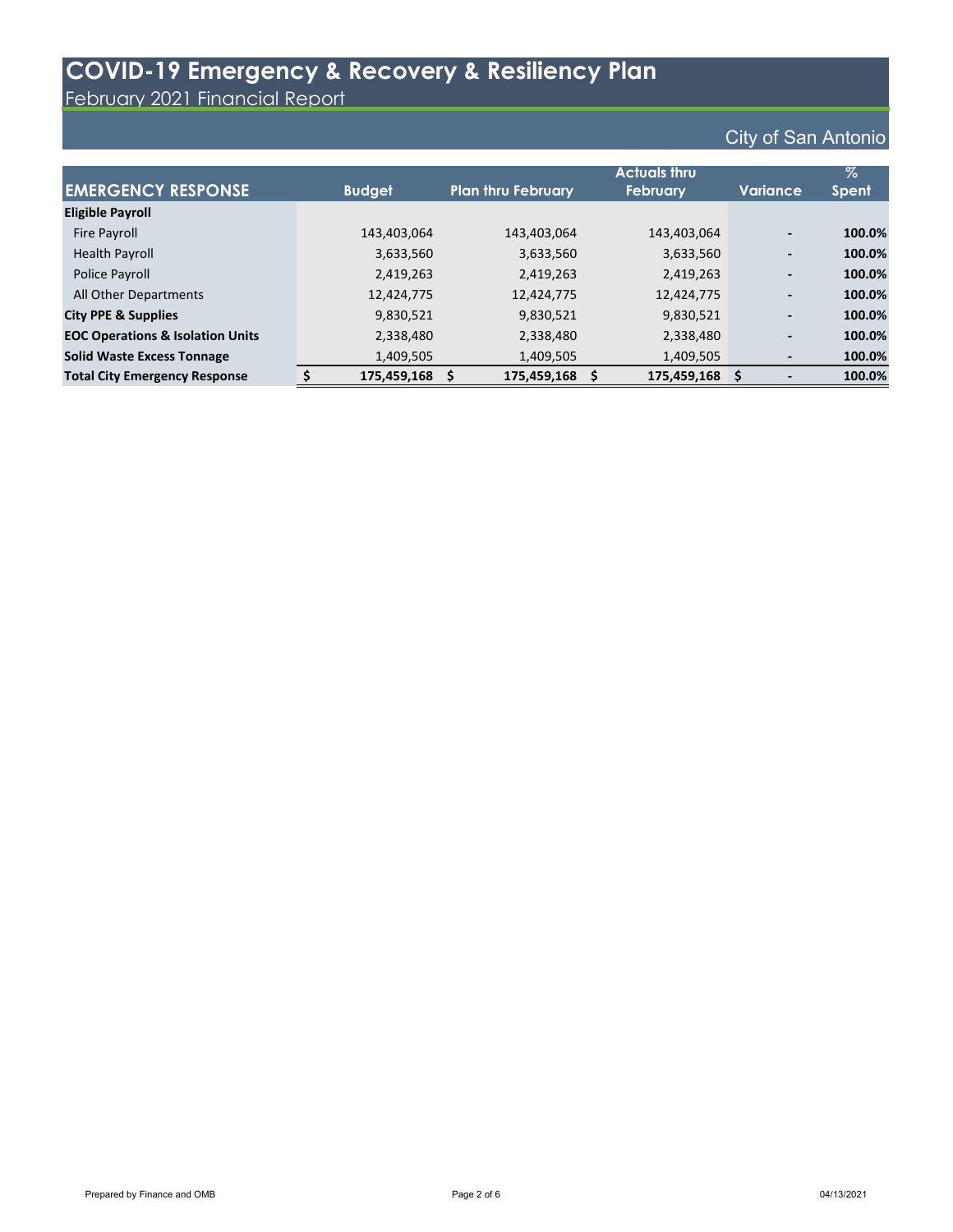February 2021 Financial Report

### City of San Antonio

|                                                     |         |                |                           |             | <b>Actuals thru</b> |                 | $\overline{\%}$ |
|-----------------------------------------------------|---------|----------------|---------------------------|-------------|---------------------|-----------------|-----------------|
|                                                     |         | <b>Budget</b>  | <b>Plan thru February</b> |             | <b>February</b>     | <b>Variance</b> | <b>Spent</b>    |
|                                                     |         |                |                           |             |                     |                 |                 |
| <b>HEALTH IMPLEMENTATION PLAN</b>                   |         |                |                           |             |                     |                 |                 |
| <b>Metro Health Department</b>                      |         |                |                           |             |                     |                 |                 |
| <b>COVID-19 Project Management</b>                  | $\zeta$ | $3,741,733$ \$ | $3,225,301$ \$            |             | $3,021,502$ \$      | 203,799         | 80.8%           |
| <b>COVID-19 Testing Task Force</b>                  |         | 22,299,214     | 8,713,617                 |             | 6,145,627           | 2,567,990       | 27.6%           |
| COVID-19 Main COVID Hotline                         |         | 62,411         | 62,411                    |             | 62,411              |                 | 100.0%          |
| <b>COVID-19 Media Relations &amp; Communication</b> |         | 3,370,862      | 2,244,177                 |             | 1,934,844           | 309,333         | 57.4%           |
| COVID-19 Community Health & Prevention              |         | 729,565        | 459,605                   |             | 331,971             | 127,633         | 45.5%           |
| COVID-19 Data Management                            |         | 1,025,853      | 860,853                   |             | 595,853             | 265,000         | 58.1%           |
| COVID-19 COVID Case Investigation Team              |         | 9,594,561      | 4,435,938                 |             | 4,563,546           | (127, 608)      | 47.6%           |
| <b>COVID-19 Contact Tracing</b>                     |         | 398,932        | 398,932                   |             | 398,932             |                 | 100.0%          |
| <b>COVID-19 Congregate Settings</b>                 |         | 788,826        | 500,826                   |             | 500,826             |                 | 63.5%           |
| <b>COVID-19 Provider Hotline</b>                    |         | 47,624         | 35,624                    |             | 35,624              | $\blacksquare$  | 74.8%           |
| COVID-19 Provider Relations & Epi Hotline           |         | 105,839        | 67,839                    |             | 67,839              |                 | 64.1%           |
| <b>COVID-19 PHEP Support</b>                        |         | 155,126        | 118,126                   |             | 118,126             |                 | 76.1%           |
| <b>COVID-19 Research</b>                            |         | 434,128        | 434,128                   |             | 434,128             |                 | 100.0%          |
| <b>COVID-19 Mass Vaccination Clinic</b>             |         | 489,528        | 328,000                   |             | 192,648             | 135,352         | 39.4%           |
| <b>Total</b>                                        | \$      | 43,244,202     | \$<br>21,885,377          | \$          | 18,403,877          | \$<br>3,481,500 | 42.6%           |
|                                                     |         |                |                           |             |                     |                 |                 |
| <b>HEALTH IMPLEMENTATION PLAN</b>                   |         |                |                           |             |                     |                 |                 |
| Asst Med Dir & Infect Control Nurse                 | $\zeta$ |                | \$                        | $\varsigma$ |                     |                 | 0.0%            |
| Decontamination Equipment                           |         | 76,880         | 76,880                    |             | 76,880              |                 | 100%            |
| Fire & EMS Vehicle Equipment                        |         | 300,853        | 300,853                   |             | 300,853             |                 | 100%            |
| <b>MIH Equipment</b>                                |         | 300,051        | 300,051                   |             | 300,051             |                 | 100%            |
| <b>MIH Medications</b>                              |         | 1,087          | 1,087                     |             | 1,087               |                 | 100%            |
| Protective Personnel Equipment                      |         | 301,305        | 301,305                   |             | 301,305             |                 | 100%            |
| SAFD First Responder Payroll                        |         | 3,737,838      | 1,500,000                 |             | 1,443,674           | 56,327          | 38.6%           |
| <b>Temp Staff Inventory Mgmt</b>                    |         |                |                           |             |                     |                 | 0.0%            |
| <b>Testing Mobile Unit</b>                          |         | 614,346        | 614,346                   |             | 614,346             |                 | 100%            |
| <b>Total</b>                                        | \$      | $5,332,360$ \$ | $3,094,521$ \$            |             | $3,038,195$ \$      | 56,327          | 57.0%           |
|                                                     |         |                |                           |             |                     |                 |                 |
| <b>COVID-19 VACCINATION PLAN</b>                    |         |                |                           |             |                     |                 |                 |
| <b>COVID-19 Mass Vaccinations</b>                   | $\zeta$ | 15,853,417 \$  | 989,493 \$                |             |                     | 989,493         | 0.0%            |
| <b>Mobile Vaccinations</b>                          |         | 7,144,020      | 420,180                   |             |                     | 420,180         | 0%              |

Homebound Vaccinations **1989,738** 5,772 5,772 5,772 6% **Total \$ 26,987,175 \$ 1,415,445 \$ - \$ 1,415,445 0**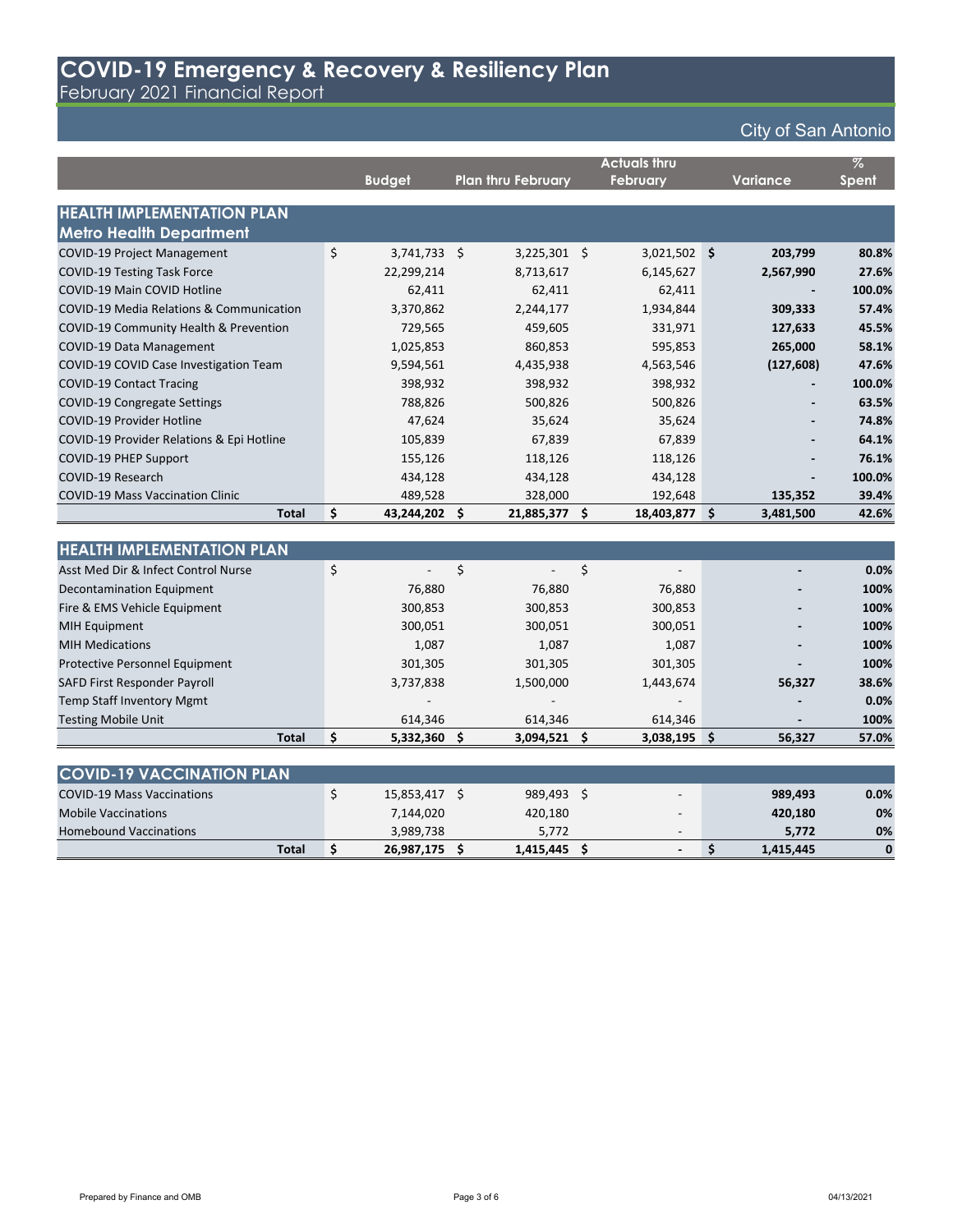# February 2021 Financial Report

|                                           | <b>Budget</b>     |             | <b>Plan thru February</b> |         | <b>Actuals thru</b><br><b>February</b> | <b>Variance</b>   | $\overline{\%}$<br><b>Spent</b> |
|-------------------------------------------|-------------------|-------------|---------------------------|---------|----------------------------------------|-------------------|---------------------------------|
|                                           |                   |             |                           |         |                                        |                   |                                 |
| <b>WORKFORCE DEVELOPMENT</b>              |                   |             |                           |         |                                        |                   |                                 |
| WF Dev Training & Development             | \$<br>65,000,000  | \$          | 20,002,584 \$             |         | 17,311,846                             | \$<br>2,690,738   | 26.6%                           |
| WF Dev Childcare                          | 200,644           |             | 67,143                    |         | 85,980                                 | (18, 837)         | 42.9%                           |
| <b>Total</b>                              | \$<br>65,200,644  | \$          | 20,069,727 \$             |         | 17,397,826                             | \$<br>2,671,901   | 26.7%                           |
|                                           |                   |             |                           |         |                                        |                   |                                 |
| <b>HOUSING SECURITY</b>                   |                   |             |                           |         |                                        |                   |                                 |
| Housing Sec Domestic Violence             | \$<br>3,300,000   | $\zeta$     | 1,494,309 \$              |         | $1,667,176$ \$                         | (172, 867)        | 50.5%                           |
| Housing Sec Fam Ind Initiative            | 3,967,514         |             | 3,967,514                 |         | 3,967,514                              |                   | 100.0%                          |
| Housing Sec Fin Recovery Hub              | 3,518,587         |             | 1,486,404                 |         | 1,555,909                              | (69, 505)         | 44.2%                           |
| Housing Sec D2D Engagement                | 117,745           |             | 117,745                   |         | 117,745                                |                   | 100.0%                          |
| Housing Sec Homeless Shelter              | 23, 221, 442      |             | 7,148,421                 |         | 5,811,254                              | 1,337,167         | 25.0%                           |
| Housing Sec COVID Migrant Operation       | 13,198            |             | 13,198                    |         | 13,198                                 |                   | 100.0%                          |
| Emergency Housing Assistance (Ph1 to 4)   | 129,714,694       |             | 77,715,657                |         | 75,331,926                             | 2,383,731         | 58.1%                           |
| Housing Sec Rec Resource Center           | 187,563           |             | 187,563                   |         | 187,563                                |                   | 100.0%                          |
| Housing Sec Right to Counsel              | 398,620           |             | 372,620                   |         | 316,173                                | 56,447            | 79.3%                           |
| <b>Housing Sec Utility Assistance</b>     | 411,779           |             | 411,779                   |         | 411,779                                |                   | 100.0%                          |
| <b>Texas Emergency Resource Center</b>    | 3,888,267         |             | 111,732                   |         | 232,796                                | (121,064)         | 6.0%                            |
| Housing Sec TX Eviction Diversion Program | 600,000           |             | 217,784                   |         | 437,500                                | (219, 716)        | 72.9%                           |
| <b>Total</b>                              | \$<br>169,339,409 | \$          | 93,244,726 \$             |         | 90,050,533                             | \$<br>3,194,193   | 53.2%                           |
|                                           |                   |             |                           |         |                                        |                   |                                 |
| <b>SMALL BUSINESS</b>                     |                   |             |                           |         |                                        |                   |                                 |
| Small Biz Microbiz Support                | \$<br>32,000,000  | $\varsigma$ | 31,887,777 \$             |         | 31,887,777                             | \$<br>$\mathbf 0$ | 99.6%                           |
| <b>Small Biz Hospitality Grants</b>       | 14,007,356        |             |                           |         |                                        |                   | 0.0%                            |
| Small Biz Prot Equip & Sanitizer          | 1,927,811         |             | 1,927,811                 |         | 1,927,811                              |                   | 100.0%                          |
| Small Biz Fin Recovery Hub                | 200,000           |             | 200,000                   |         | 200,000                                |                   | 100.0%                          |
| Small Biz D2D Engagement                  | 922,958           |             | 922,958                   |         | 922,958                                |                   | 100.0%                          |
| <b>Small Biz Job Training</b>             | 792,000           |             | 75,609                    |         | 30,068                                 | 45,541            | 3.8%                            |
| <b>Small Biz Arts Support</b>             | 2,606,158         |             | 2,606,158                 |         | 2,606,158                              |                   | 100.0%                          |
| <b>Total</b>                              | \$<br>52,456,283  | \$          | 37,620,313 \$             |         | 37,574,772 \$                          | 45,541            | 71.6%                           |
|                                           |                   |             |                           |         |                                        |                   |                                 |
| <b>DIGITAL INCLUSION</b>                  |                   |             |                           |         |                                        |                   |                                 |
| Dig Inc Core Inf & Fiber Connections      | \$<br>4,000,000   | $\zeta$     |                           | $\zeta$ |                                        | \$                | 0.0%                            |
| Dig Inc Network Access & Wireless Mesh    | 14,626,015        |             | 638,309                   |         | 829,183                                | (190, 874)        | 5.7%                            |
| zcvxf                                     | 8,448,159         |             | 1,716,906                 |         | 1,716,907                              | (1)               | 20.3%                           |
| Dig Inc Recovery Portal                   | 223,372           |             | 223,372                   |         | 223,372                                |                   | 100.0%                          |
| <b>Total</b>                              | \$<br>27,297,546  | \$          | 2,578,587 \$              |         | 2,769,462                              | \$<br>(190, 875)  | 10.1%                           |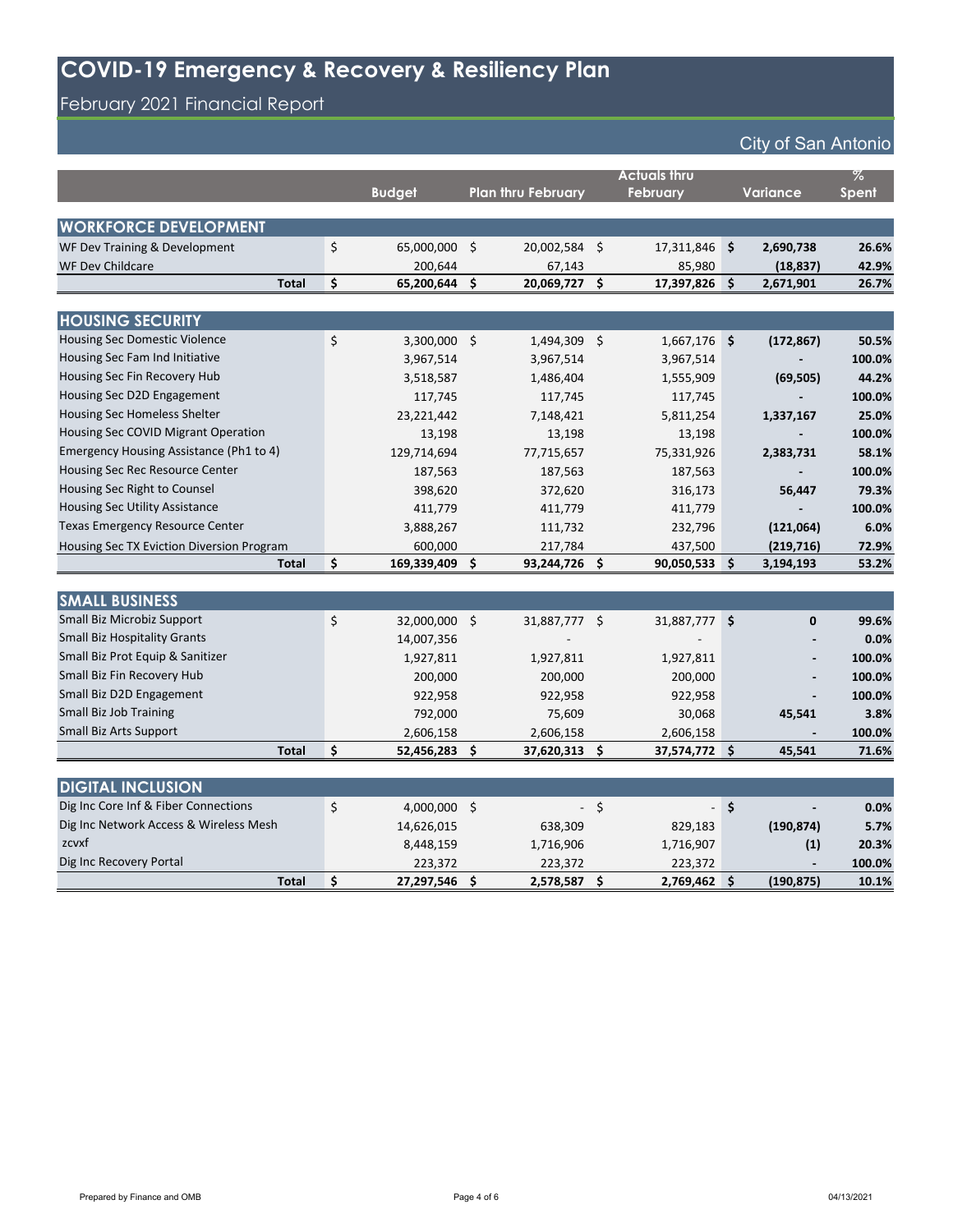February 2021 Financial Report

|                                                    |              | <b>Budget</b>  |              | Plan thru<br><b>February</b> |          | <b>Actuals thru</b><br><b>February</b> |                     | <b>Variance</b> | $\%$<br><b>Spent</b> |
|----------------------------------------------------|--------------|----------------|--------------|------------------------------|----------|----------------------------------------|---------------------|-----------------|----------------------|
| <b>AIRPORT</b>                                     |              |                |              |                              |          |                                        |                     |                 |                      |
| <b>CARES Act Airports - Operating</b>              |              | \$39,708,109   |              | \$13,676,713                 |          | \$13,427,925                           | \$                  | 248,788         | 33.8%                |
| <b>CARES Act Airports - Capital</b>                |              | 10,837,498     |              |                              |          |                                        |                     |                 | 0.0%                 |
| <b>CARES Act Airports - Stinson</b>                |              | 30,000         |              |                              |          |                                        |                     |                 | 0.0%                 |
|                                                    | <b>Total</b> | \$50,575,607   |              | \$13,676,713                 |          | \$13,427,925                           | \$                  | 248,788         | 26.6%                |
|                                                    |              |                |              |                              |          |                                        |                     |                 |                      |
| CHILD CARE AND DEVELOPMENT BLOCK GRANT             |              |                |              |                              |          |                                        |                     |                 |                      |
| Child Care and Development Block Grant             |              | \$19,907,095   |              | \$19,907,095                 |          | \$19,787,306                           | $\ddot{\bm{\zeta}}$ | 119,789         | 99.4%                |
|                                                    |              |                |              |                              |          |                                        |                     |                 |                      |
| <b>PUBLIC SAFETY</b>                               |              |                |              |                              |          |                                        |                     |                 |                      |
| Public Safety - Byrne JAG                          | $\mathsf{S}$ | $2,331,581$ \$ |              | 695,896 \$                   |          | 359,824 \$                             |                     | 336,072         | 15.4%                |
| <b>EMS</b> - Relief Fund for Healthcare Providers  |              | 393,484        |              | 69,214                       |          | 71,809                                 |                     | (2,595)         | 18.2%                |
| Coronavirus Emergency Supplemental Funding Program |              | 2,688,293      |              | 2,688,293                    |          | 2,688,293                              |                     |                 | 100.0%               |
| Assistance to Firefighters - COVID-19 Supplemental |              | 357,568        |              |                              |          |                                        |                     |                 | 0.0%                 |
|                                                    | Total \$     | 5,770,926      |              | 3,453,403                    | \$       | 3,119,926                              | \$                  | 333,477         | 54.1%                |
|                                                    |              |                |              |                              |          |                                        |                     |                 |                      |
| <b>HEAD START &amp; EARLY HEAD START</b>           |              |                |              |                              |          |                                        |                     |                 |                      |
| Head Start 20-21 COVID-19                          | S.           | 2,653,999      | S.           | 1,077,147                    | S        | 291,810                                | $\sqrt{5}$          | 785,337         | 11.0%                |
| Early Head Start-CCP 19-20 COVID                   |              | 189,822        |              | 45,463                       |          | 47,855                                 |                     | (2, 392)        | 25.2%                |
| <b>Early Head Start</b>                            |              | 116,654        |              |                              |          |                                        |                     |                 | 0.0%                 |
|                                                    | Total \$     |                |              | 2,960,475 \$ 1,122,610       | \$       | $339,665$ \$                           |                     | 782,945         | 11.5%                |
|                                                    |              |                |              |                              |          |                                        |                     |                 |                      |
| <b>SENIOR NUTRITION GRANT</b>                      |              |                |              |                              |          |                                        |                     |                 |                      |
| FFCRA Senior Nutrition 19-2020                     | $\zeta$      | 437,060 \$     |              | 437,060 \$                   |          | 437,055 \$                             |                     | 5               | 100.0%               |
| <b>Senior Nutrition Program-CARES</b>              |              | 886,000        |              | 260,793                      |          | 283,601                                |                     | (22, 808)       | 32.0%                |
|                                                    | Total \$     | 1,323,060      | $\mathsf{S}$ | 697,853                      | \$       | 720,655 \$                             |                     | (22, 802)       | 54.5%                |
|                                                    |              |                |              |                              |          |                                        |                     |                 |                      |
| <b>HEALTH GRANTS</b>                               |              |                |              |                              |          |                                        |                     |                 |                      |
| Health COVID Epi & Laboratory Grant                | $\mathsf{S}$ | $1,259,000$ \$ |              | 657,668 \$                   |          | $12,403$ \$                            |                     | 645,265         | 1.0%                 |
| <b>Health COVID Immunization Grant</b>             |              | $617,269$ \$   |              | $462,271$ \$                 |          | 244,409                                |                     | 217,862         | 39.6%                |
| <b>Health COVID Immunization Grant</b>             |              | 929,009        |              | 200,000                      |          | 27,818                                 |                     | 172,182         | 3.0%                 |
|                                                    | Total \$     | 2,805,278 \$   |              | 1,319,939                    | <b>S</b> | 284,631 \$                             |                     | 1,035,308       | 10.1%                |

#### **OTHER GRANTS**

| Other - Texas State Library Archives                     | $50,000$ \$ | 33,858 \$ | 32,347  | 1,511   | 64.7%  |
|----------------------------------------------------------|-------------|-----------|---------|---------|--------|
| Other - Cities for Financial Empowerment                 | 80,000      |           |         |         | 0.0%   |
| Other - San Antonio Area Foundation COVID Grant          | 50,000      | 50,000    | 50,000  |         | 100.0% |
| Other - Humanities Texas Relief Grant                    | 5,000       | 4,487     | 4,487   | (0)     | 89.7%  |
| Other-SABCC Donation to COVID-19 Response                | 1,500       | 1,500     |         | 1,500   | 0.0%   |
| Racial and Ethnic Approaches to Community Health (REACH) | 198,000     | 70,692    | 57,625  | 13,067  | 29.1%  |
| FY 2020 CSBG Program Supplemental                        | 105,026     | 105,026   | 106,026 | (1,000) | 101.0% |
| Total \$                                                 | 489,526     | 265,563   | 250,485 | 15,078  | 51.2%  |

# **COVID-19 Emergency & Recovery & Resiliency Plan**